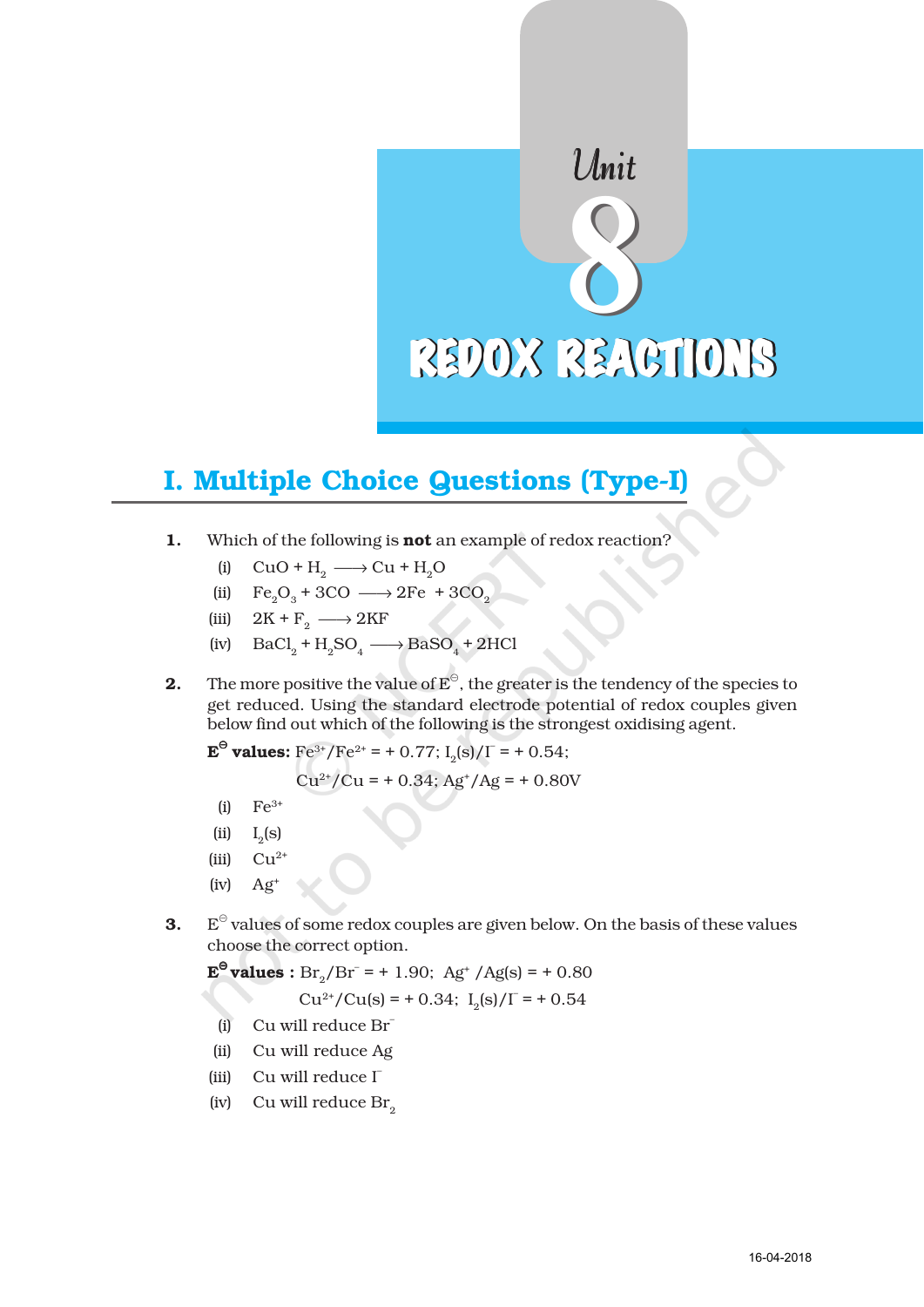4. Using the standard electrode potential, find out the pair between which redox reaction is not feasible.

 ${\bf E}^{\Theta}$  values : Fe<sup>3+</sup>/Fe<sup>2+</sup> = + 0.77; I<sub>2</sub>/I<sup>-</sup> = + 0.54;

$$
Cu^{2+}/Cu = +0.34; Ag^{+}/Ag = +0.80 V
$$

- (i)  $\text{Fe}^{3+}$  and  $\text{I}^-$
- (ii)  $\text{Ag}^{\text{+}}$  and Cu
- (iii)  $Fe^{3+}$  and Cu
- (iv) Ag and  $Fe^{3+}$
- 5. Thiosulphate reacts differently with iodine and bromine in the reactions given below:

$$
\begin{aligned} &2 \text{S}_2 \text{O}_3^{2-} \text{+ I}_2 \rightarrow \text{S}_4 \text{O}_6^{2-} \text{+ 2\Gamma} \\ &\text{S}_2 \text{O}_3^{2-} \text{+ 2\text{Br}_2} \text{+ 5\text{H}_2\text{O} } \rightarrow 2 \text{SO}_4^{2-} \text{+ 2\text{Br}^-} \text{+ 10\text{ H}^+} \end{aligned}
$$

Which of the following statements justifies the above dual behaviour of thiosulphate?

- (i) Bromine is a stronger oxidant than iodine.
- (ii) Bromine is a weaker oxidant than iodine.
- (iii) Thiosulphate undergoes oxidation by bromine and reduction by iodine in these reactions.
- (iv) Bromine undergoes oxidation and iodine undergoes reduction in these reactions.
- 6. The oxidation number of an element in a compound is evaluated on the basis of certain rules. Which of the following rules is not correct in this respect?
	- (i) The oxidation number of hydrogen is always +1.
	- (ii) The algebraic sum of all the oxidation numbers in a compound is zero.
	- (iii) An element in the free or the uncombined state bears oxidation number zero.
	- (iv) In all its compounds, the oxidation number of fluorine is  $-1$ .
- 7. In which of the following compounds, an element exhibits two different oxidation states.
	- $(ii)$  NH<sub>2</sub>OH
	- (ii)  $NH<sub>4</sub>NO<sub>3</sub>$
	- $(iii)$   $N_{2}H_{4}$
	- $(iv)$  N<sub>3</sub>H<sub> $\,$ </sub>
- 8. Which of the following arrangements represent increasing oxidation number of the central atom?
	- (i)  $\text{CrO}_2^-$ ,  $\text{ClO}_3^-$  ,  $\text{CrO}_4^{2-}$ ,  $\text{MnO}_4^-$
	- (ii)  $ClO_3^-$ ,  $CrO_4^{2-}$ ,  $MnO_4^-$ ,  $CrO_2^-$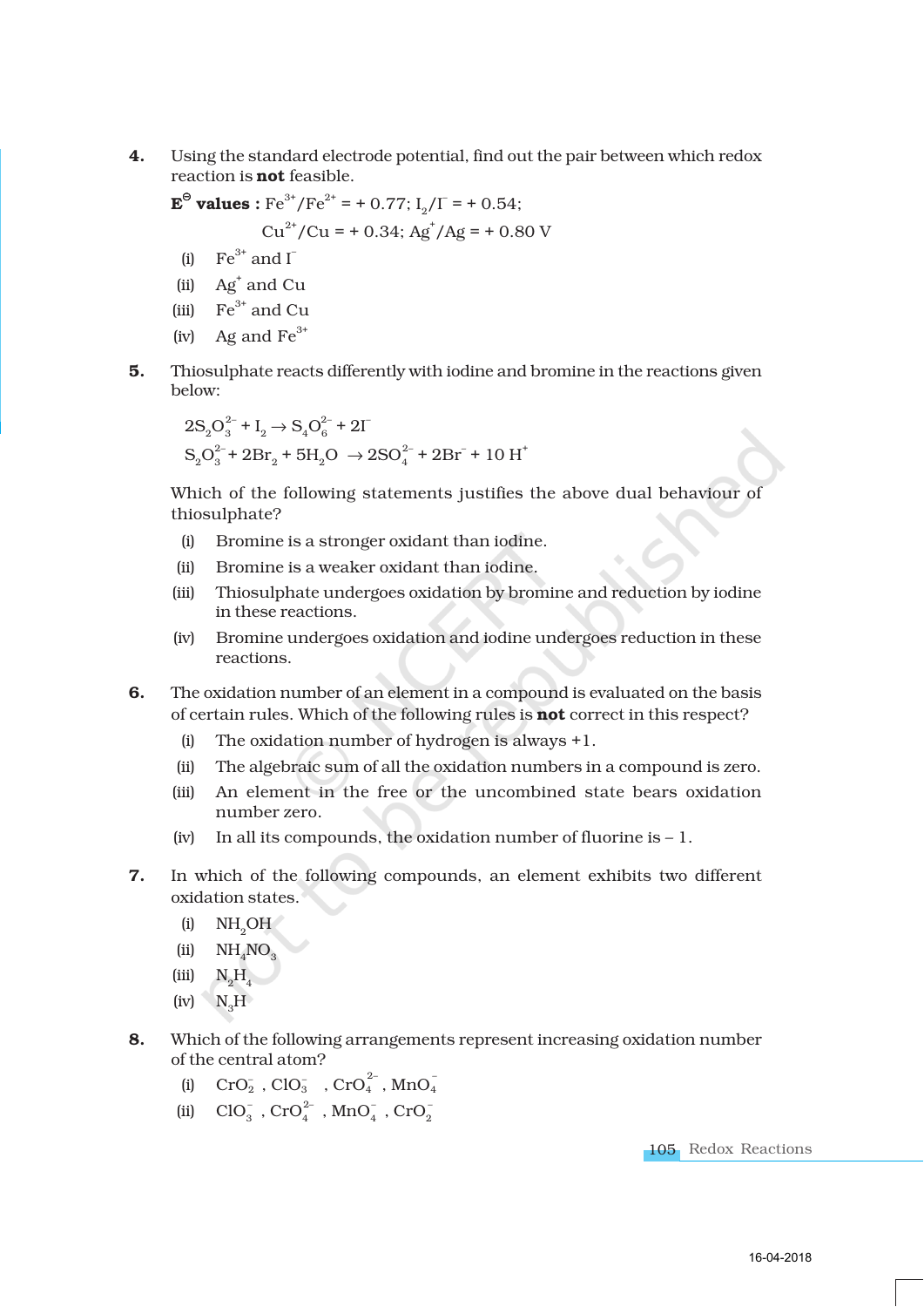- (iii)  $\text{CrO}_2^-$ ,  $\text{ClO}_3^-$ ,  $\text{MnO}_4^-$ ,  $\text{CrO}_4^{2-}$
- (iv)  $\text{CrO}_4^{2-}$ ,  $\text{MnO}_4^{-}$ ,  $\text{CrO}_2^{-}$ ,  $\text{ClO}_3^{-}$
- 9. The largest oxidation number exhibited by an element depends on its outer electronic configuration. With which of the following outer electronic configurations the element will exhibit largest oxidation number?
	- (i)  $3d^1 4s^2$
	- (ii)  $3d^3 4s^2$
	- (iii)  $3d^5 4s^1$
	- $(iv)$  $^{5}4s^{2}$
- 10. Identify disproportionation reaction
	- (i)  $\text{CH}_4 + 2\text{O}_2 \longrightarrow \text{CO}_2 + 2\text{H}_2\text{O}$
	- (ii)  $\text{CH}_4 + 4\text{Cl}_2 \longrightarrow \text{CCl}_4 + 4\text{HCl}$
	- (iii)  $2F_2 + 2OH \longrightarrow 2F + OF_2 + H_2O$
	- (iv)  $2NO_2 + 2OH^- \longrightarrow NO_2^- + NO_3^- + H_2O$
- 11. Which of the following elements does not show disproportionation tendency?
	- (i) Cl
	- (ii) Br
	- (iii) F
	- (iv) I

## II. Multiple Choice Questions (Type-II)

### In the following questions two or more options may be correct.

12. Which of the following statement(s) is/are **not** true about the following decomposition reaction.

 $2KClO<sub>3</sub> \rightarrow 2KCl + 3O<sub>2</sub>$ 

- (i) Potassium is undergoing oxidation
- (ii) Chlorine is undergoing oxidation
- (iii) Oxygen is reduced
- (iv) None of the species are undergoing oxidation or reduction
- 13. Identify the correct statement (s) in relation to the following reaction:

 $\text{Zn} + 2\text{HCl} \rightarrow \text{ZnCl}_2 + H_2$ 

- (i) Zinc is acting as an oxidant
- (ii) Chlorine is acting as a reductant
- (iii) Hydrogen ion is acting as an oxidant
- (iv) Zinc is acting as a reductant

Exemplar Problems, Chemistry 106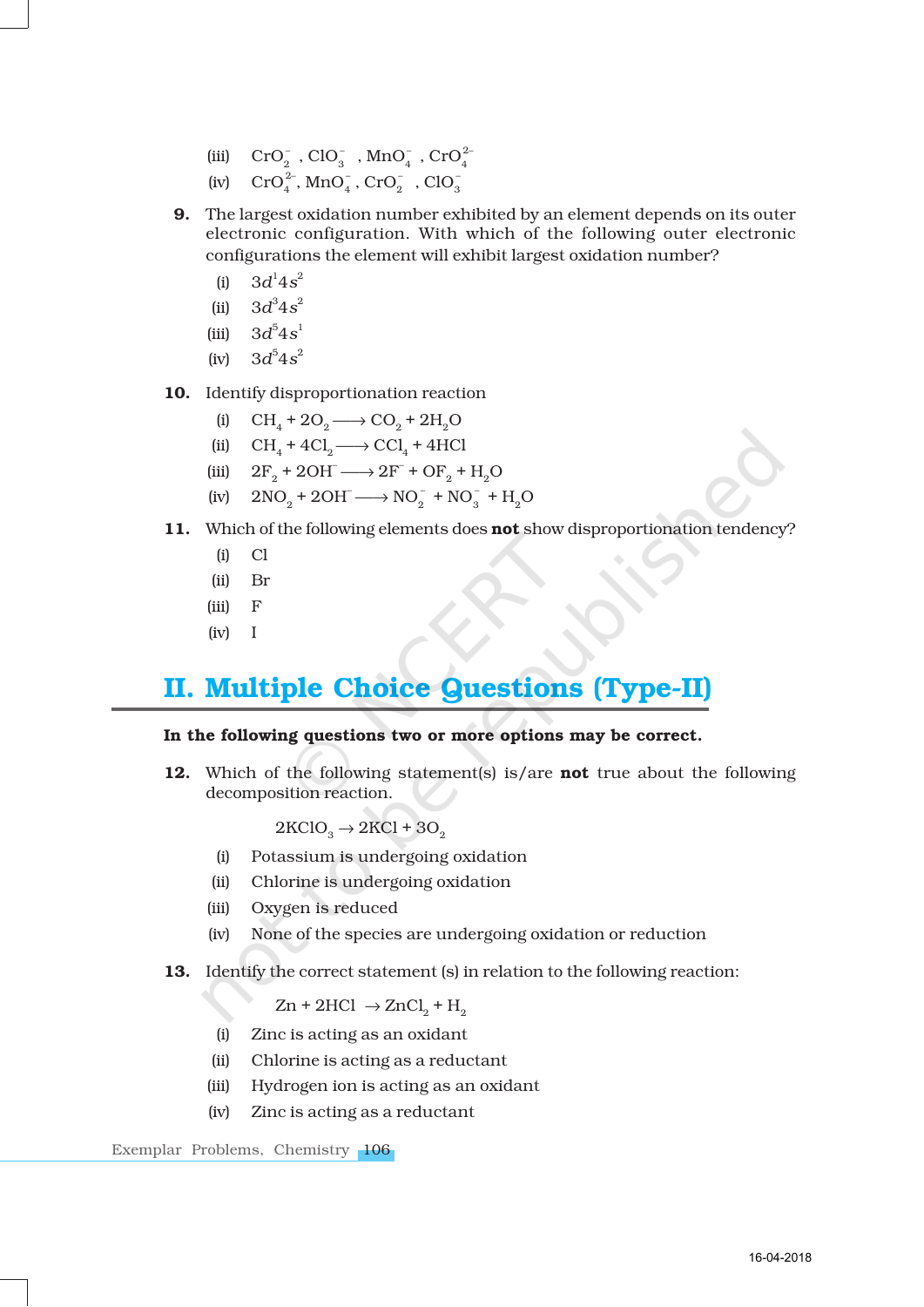- 14. The exhibition of various oxidation states by an element is also related to the outer orbital electronic configuration of its atom. Atom(s) having which of the following outermost electronic configurations will exhibit more than one oxidation state in its compounds.
	- $(i) 3s<sup>1</sup>$
	- (ii)  $3d^1 4s^2$
	- (iii)  $3d^2 4s^2$
	- (iv)  $3s^23p^3$

15. Identify the correct statements with reference to the given reaction

 $P_4 + 3OH^- + 3H_2O \rightarrow PH_3 + 3H_2PO_2$ 

- (i) Phosphorus is undergoing reduction only.
- (ii) Phosphorus is undergoing oxidation only.
- (iii) Phosphorus is undergoing oxidation as well as reduction.
- (iv) Hydrogen is undergoing neither oxidation nor reduction.
- 16. Which of the following electrodes will act as anodes, when connected to Standard Hydrogen Electrode?

| (i) $Al/Al^{3+}$                | $E^{\odot} = -1.66$  |
|---------------------------------|----------------------|
| (ii) $\text{Fe}/\text{Fe}^{2+}$ | $E^{\odot} = -0.44$  |
| (iii) $Cu/Cu^{2+}$              | $E^{\odot}$ = + 0.34 |
| (iv) $F_2(g)/2F^-(aq)$          | $E^{\circ}$ = + 2.87 |

# **III. Short Answer**

17. The reaction

 $Cl_2(g) + 2OH^-(aq) \longrightarrow ClO^-(aq) + Cl^-(aq) + H_2O(l)$ 

represents the process of bleaching. Identify and name the species that bleaches the substances due to its oxidising action.

- **18.**  $\text{MnO}_4^{2-}$  undergoes disproportionation reaction in acidic medium but  $\text{MnO}_4^2$ does not. Give reason.
- 19. PbO and  $PbO_2$  react with HCl according to following chemical equations :

 $2PbO + 4HCl \longrightarrow 2PbCl<sub>2</sub> + 2H<sub>2</sub>O$ 

 $PbO_2 + 4HCl \longrightarrow PbCl_2 + Cl_2 + 2H_2O$ 

Why do these compounds differ in their reactivity?

20. Nitric acid is an oxidising agent and reacts with PbO but it does not react with  $PbO_2$ . Explain why?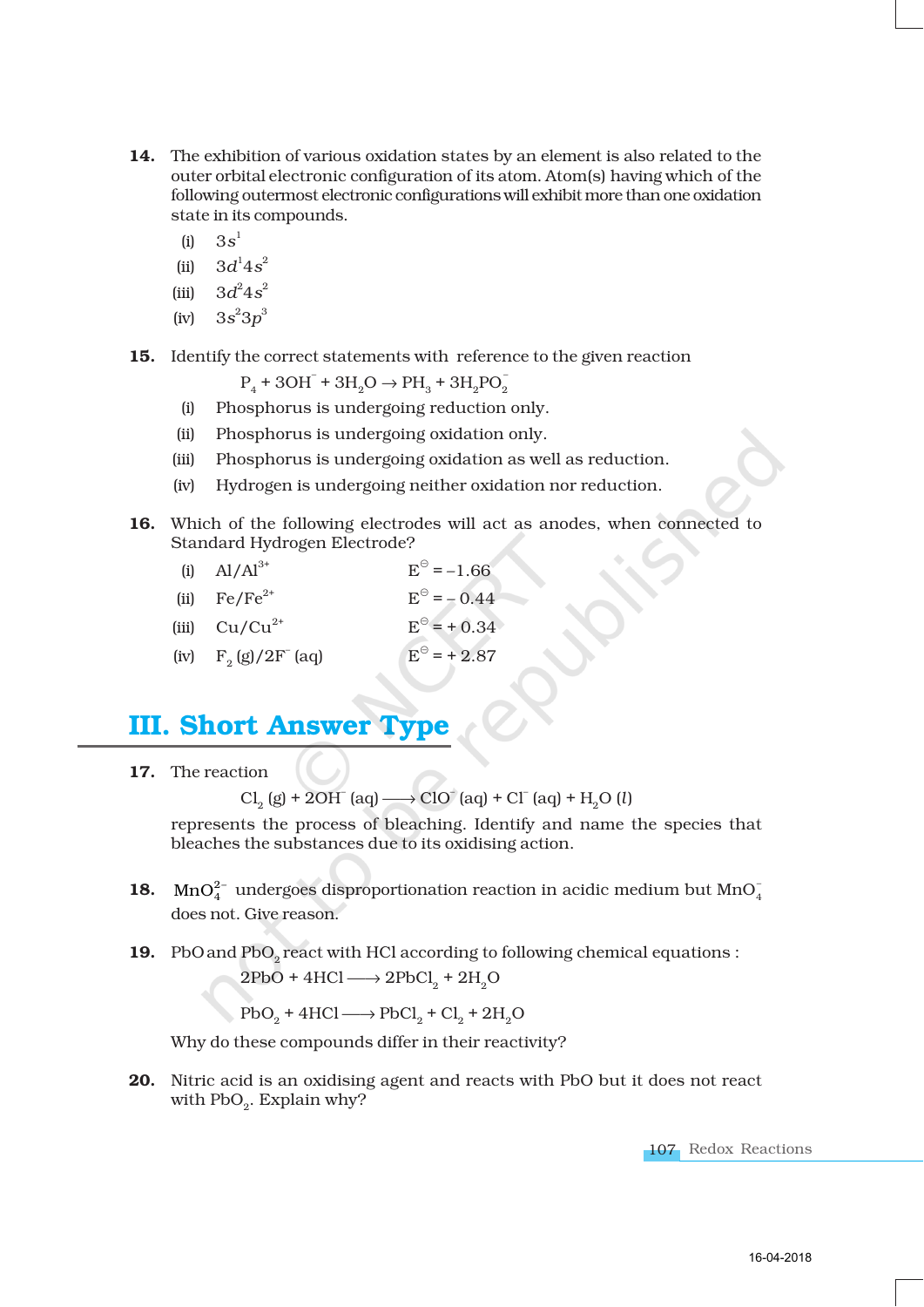- 21. Write balanced chemical equation for the following reactions:
	- (i) Permanganate ion  $(MnO<sub>4</sub>)$  reacts with sulphur dioxide gas in acidic medium to produce  $Mn^{2+}$  and hydrogensulphate ion. (Balance by ion electron method)
	- (ii) Reaction of liquid hydrazine  $(N_2H_4)$  with chlorate ion  $(CIO_3^-)$  in basic medium produces nitric oxide gas and chloride ion in gaseous state.

(Balance by oxidation number method)

(iii) Dichlorine heptaoxide (Cl<sub>2</sub>O<sub>7</sub>) in gaseous state combines with an aqueous solution of hydrogen peroxide in acidic medium to give chlorite ion  $(CIO<sub>2</sub>)$  and oxygen gas.

(Balance by ion electron method)

22. Calculate the oxidation number of phosphorus in the following species.

(a)  $\text{HPO}_3^{2-}$  and (b)  $\text{PO}_4^{3-}$ 

23. Calculate the oxidation number of each sulphur atom in the following compounds:

(a) Na2S2O<sup>3</sup> (b) Na2S4O<sup>6</sup> (c) Na2SO<sup>3</sup> (d) Na2SO<sup>4</sup>

24. Balance the following equations by the oxidation number method.

(i) 
$$
\text{Fe}^{2+} + \text{H}^+ + \text{Cr}_2\text{O}_7^{2-} \longrightarrow \text{Cr}^{3+} + \text{Fe}^{3+} + \text{H}_2\text{O}
$$

(ii) 
$$
I_2 + NO_3^- \longrightarrow NO_2 + IO_3^-
$$

(iii)  $I_2 + S_2 O_3^{2-} \longrightarrow \Gamma$  $+ S_4$  $O_6^{2-}$ 

(iv) 
$$
MnO_2 + C_2O_4^2 \longrightarrow Mn^{2+} + CO_2
$$

- 25. Identify the redox reactions out of the following reactions and identify the oxidising and reducing agents in them.
	- (i)  $3HCl(aq) + HNO<sub>3</sub>(aq) \longrightarrow Cl<sub>2</sub>(g) + NOCl(g) + 2H<sub>2</sub>O(l)$
	- (ii)  $HgCl_2$  (aq) + 2KI (aq)  $\longrightarrow$  HgI<sub>2</sub> (s) + 2KCl (aq)
	- (iii)  $\text{Fe}_2\text{O}_3 \text{ (s)} + 3\text{CO} \text{ (g)} \longrightarrow 2\text{Fe} \text{ (s)} + 3\text{CO}_2 \text{ (g)}$
	- (iv)  $\text{PCl}_3(\mathbf{l}) + 3\text{H}_2\text{O}(\mathbf{l}) \longrightarrow 3\text{HCl}(\text{aq}) + \text{H}_3 \text{PO}_3(\text{aq})$
	- (v)  $4NH_3 + 3O_2(g) \longrightarrow 2N_2(g) + 6H_2O(g)$
- 26. Balance the following ionic equations
	- (i)  $Cr_2O_7^{2-} + H^+ + I^- \longrightarrow Cr^{3+} + I_2 + H_2O$
	- (ii)  $Cr_2O_7^{2-} + Fe^{2+} + H^+ \longrightarrow Cr^{3+} + Fe^{3+} + H_2O$
	- (iii)  $\text{MnO}_4^- + \text{SO}_3^{2-} + \text{H}^+ \longrightarrow \text{Mn}^{2+} + \text{SO}_4^{2-} + \text{H}_2\text{O}$
	- (iv)  $\text{MnO}_4^- + \text{H}^+ + \text{Br}^- \longrightarrow \text{Mn}^{2+} + \text{Br}_2 + \text{H}_2\text{O}$

Exemplar Problems, Chemistry 108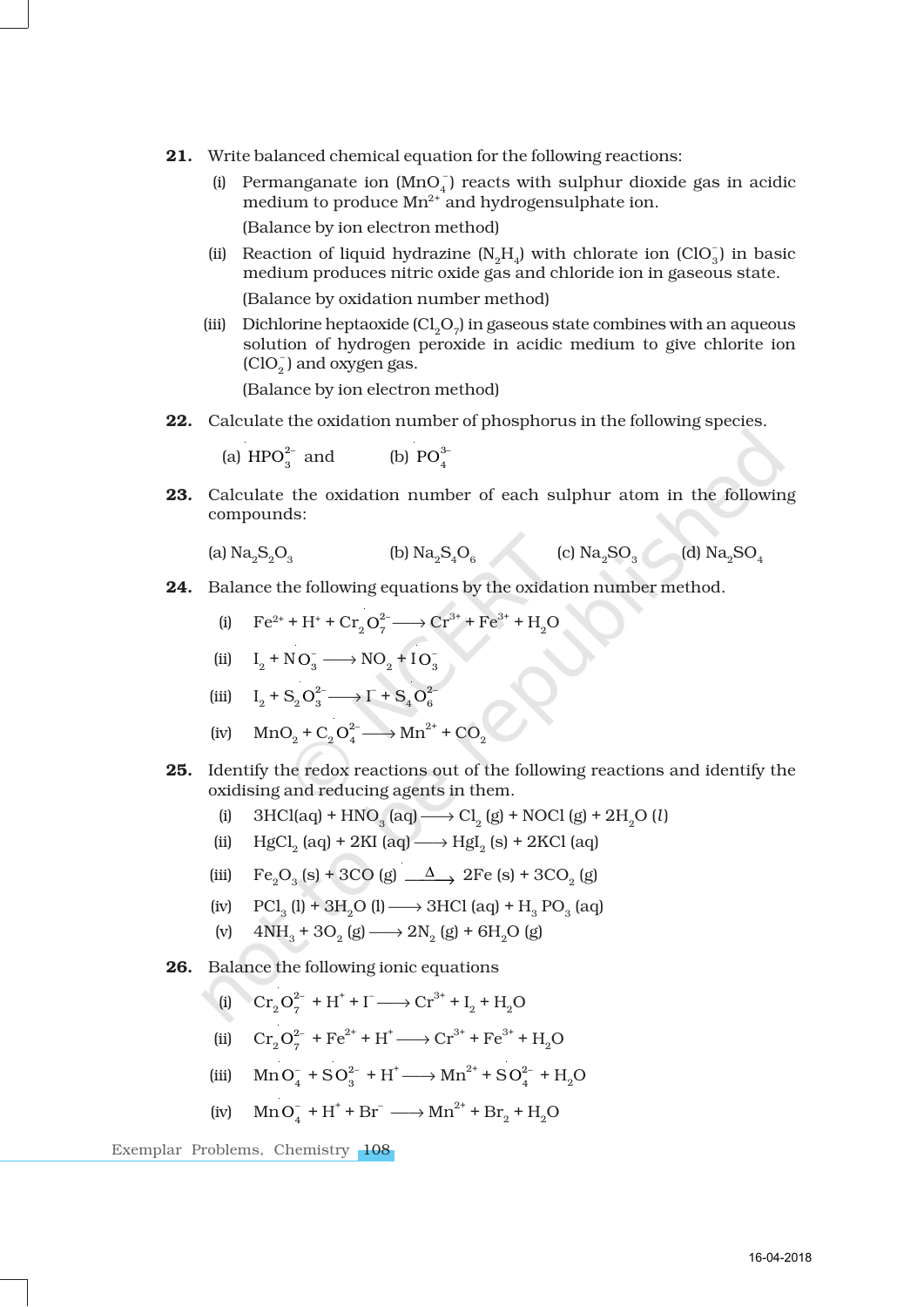# IV. Matching Type

## 27. Match Column I with Column II for the oxidation states of the central atoms.

|       | Column I                 | Column II |
|-------|--------------------------|-----------|
| (i)   | $Cr_{2}O_{7}^{2-}$       | (a) $+3$  |
| (ii)  | MnO <sub>A</sub>         | (b) $+4$  |
| (iii) | $VO_{3}^-$               | $(c) + 5$ |
|       | (iv) $\text{FeF}_6^{3-}$ | (d) $+6$  |
|       |                          | $(e) + 7$ |

28. Match the items in Column I with relevant items in Column II.

|       | Column I                                |     | Column II |
|-------|-----------------------------------------|-----|-----------|
| (i)   | Ions having positive charge             | (a) | $+7$      |
| (ii)  | The sum of oxidation number             | (b) | $-1$      |
|       | of all atoms in a neutral molecule      | c   | $+1$      |
| (iii) | Oxidation number of hydrogen ion $(H+)$ | (d) | $\Omega$  |
| (iv)  | Oxidation number of fluorine in NaF     | le) | Cation    |
| (v)   | Ions having negative charge             | (t) | Anion     |

## V. Assertion and Reason Type

In the following questions a statement of assertion (A) followed by a statement of reason (R) is given. Choose the correct option out of the choices given below each question.

29. *Assertion (A) :* Among halogens fluorine is the best oxidant.

*Reason (R) :* Fluorine is the most electronegative atom.

- (i) Both A and R are true and R is the correct explanation of A.
- (ii) Both A and R are true but R is not the correct explanation of A.
- (iii) A is true but R is false.
- (iv) Both A and R are false.
- 30. *Assertion (A):* In the reaction between potassium permanganate and potassium iodide, permanganate ions act as oxidising agent.
	- *Reason (R) :* Oxidation state of manganese changes from +2 to +7 during the reaction.
	- (i) Both A and R are true and R is the correct explanation of A.
	- (ii) Both A and R are true but R is not the correct explanation of A.
	- (iii) A is true but R is false.
	- (iv) Both A and R are false.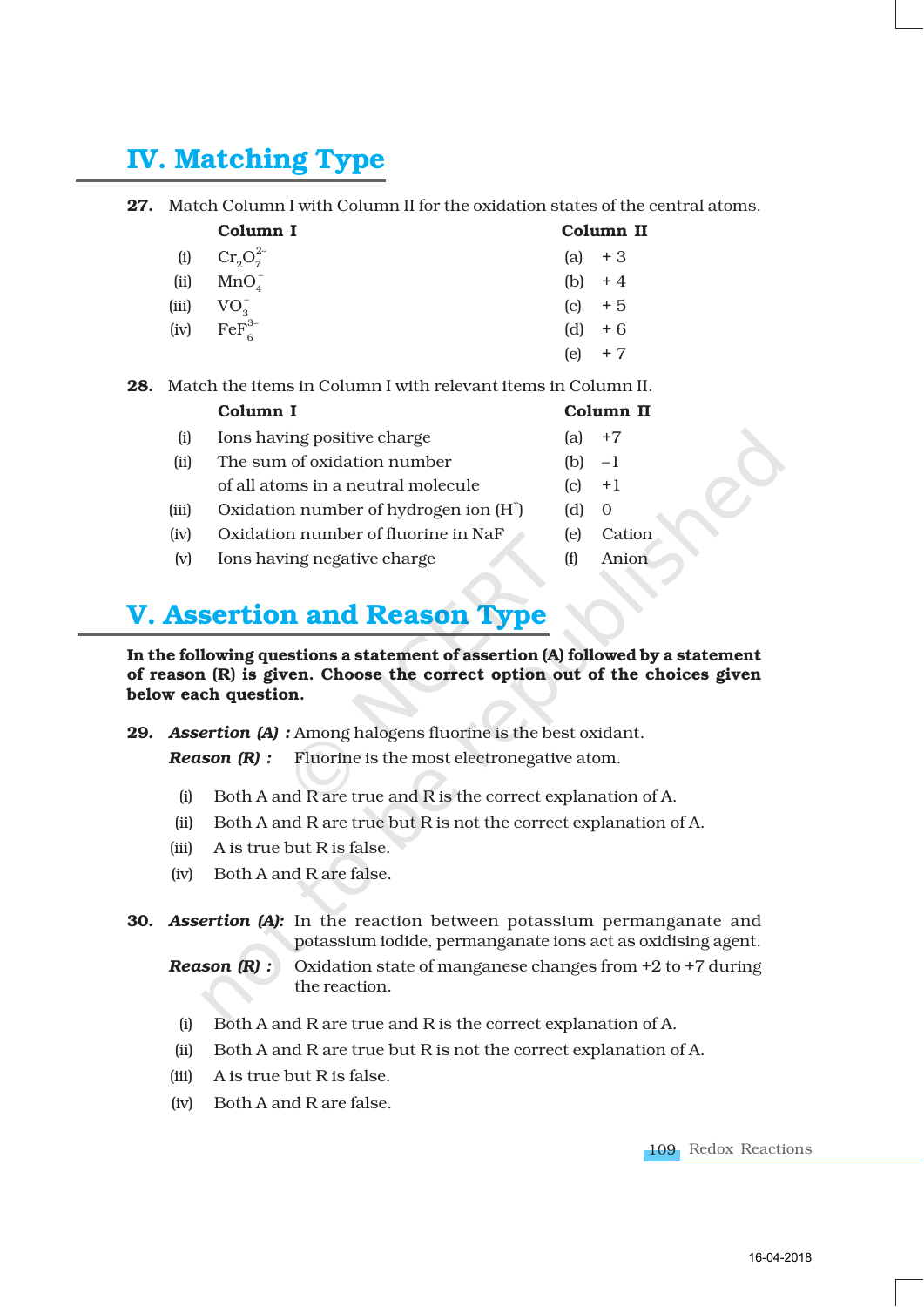- 31. *Assertion (A) :* The decomposition of hydrogen peroxide to form water and oxygen is an example of disproportionation reaction.
	- *Reason (R) :* The oxygen of peroxide is in  $-1$  oxidation state and it is converted to zero oxidation state in  $\mathrm{O}_2^{}$  and –2 oxidation state in  $H<sub>0</sub>O$ .
	- (i) Both A and R are true and R is the correct explanation of A.
	- (ii) Both A and R are true but R is not the correct explanation of A.
	- (iii) A is true but R is false.
	- (iv) Both A and R are false.
- **32. Assertion (A):** Redox couple is the combination of oxidised and reduced form of a substance involved in an oxidation or reduction half cell.
	- **Reason (R)**: In the representation  $E_{Fe^{3+}/Fe^{2+}}^{\ominus}$  and  $E_{Cu^{2+}/Cu}^{\ominus}$ ,  $Fe^{3+}/Fe^{2+}$ and  $Cu^{2+}$  / Cu are redox couples.
		- (i) Both A and R are true and R is the correct explanation of A.
	- (ii) Both A and R are true but R is not the correct explanation of A.
	- (iii) A is true but R is false.
	- (iv) Both A and R are false.

## VI. Long Answer Type

- 33. Explain redox reactions on the basis of electron transfer. Give suitable examples.
- 34. On the basis of standard electrode potential values, suggest which of the following reactions would take place? (Consult the book for  $E^{\ominus}$  value).
	- (i)  $Cu + Zn^{2+} \longrightarrow Cu^{2+} + Zn$
	- (ii)  $Mg + Fe^{2+} \longrightarrow Mg^{2+} + Fe$
	- (iii)  $\text{Br}_2 + 2\text{Cl}^- \longrightarrow \text{Cl}_2 + 2\text{Br}^-$
	- (iv)  $\text{Fe} + \text{Cd}^{2+} \longrightarrow \text{Cd} + \text{Fe}^{2+}$
- 35. Why does fluorine not show disporportionation reaction?
- 36. Write redox couples involved in the reactions (i) to (iv) given in question 34.
- 37. Find out the oxidation number of chlorine in the following compounds and arrange them in increasing order of oxidation number of chlorine.

NaClO $_{4}$ , NaClO $_{3}$ , NaClO, KClO $_{2}$ , Cl $_{2}$ O $_{7}$ , ClO $_{3}$ , Cl $_{2}$ O, NaCl, Cl $_{2}$ , ClO $_{2}$ .

Which oxidation state is not present in any of the above compounds?

38. Which method can be used to find out strength of reductant/oxidant in a solution? Explain with an example.

Exemplar Problems, Chemistry 110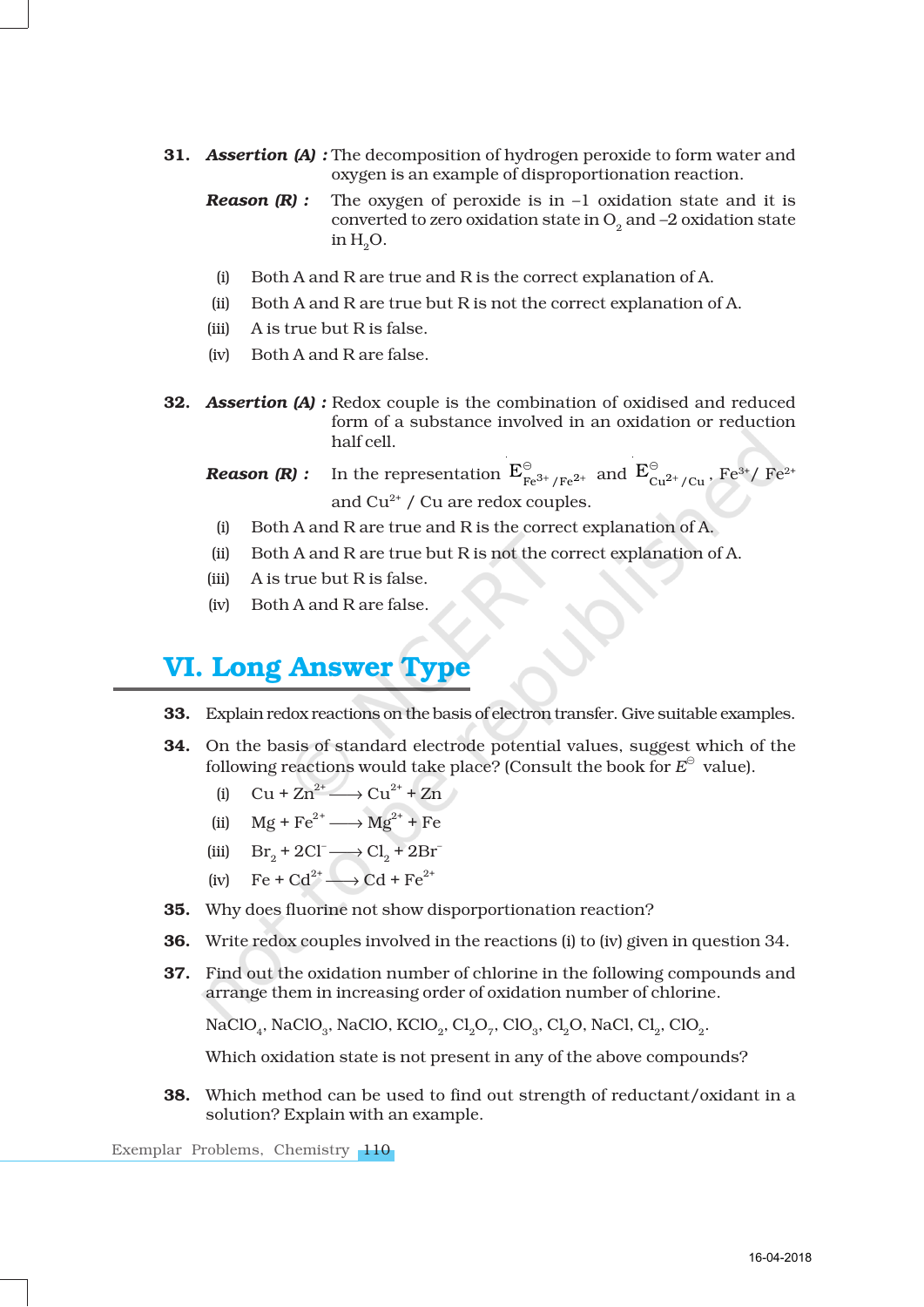## ANSWERS

## *I. Multiple Choice Questions (Type-I)*

| 1. (iv) | 2. (iv) | 3. (iv) | 4. (iv)    | 5. (i)    | 6. (i) |
|---------|---------|---------|------------|-----------|--------|
| 7. (ii) | 8. (i)  | 9. (iv) | 10. $(iv)$ | 11. (iii) |        |

## *II. Multiple Choice Questions (Type-II)*

| 12. (i), (iv)   | 13. (iii), $(iv)$ | 14. (iii), (iv) |
|-----------------|-------------------|-----------------|
| 15. (iii), (iv) | 16. (i), (ii)     |                 |

#### *III. Short Answer Type*

- 17. Hypochlorite ion
- 18. In  $MnO<sub>4</sub>$ , Mn is in the highest oxidation state i.e. +7. Therefore, it does not undergo disproportionation.  $\text{MnO}_4^{2-}$  undergoes disproportionation as follows :

 $3\text{MnO}_4^{2-} + 4\text{H}^+ \longrightarrow 2\text{MnO}_4^- + \text{MnO}_2 + 2\text{H}_2\text{O}$ 

19. 2PbO + 4HCl  $\longrightarrow$  2PbCl<sub>2</sub> + 2H<sub>2</sub>O (Acid base reaction)

 $PbO_2 + 4HCl \longrightarrow PbCl_2 + Cl_2 + 2H_2O$  (Redox reaction)

(*Hint :* Note the oxidation number of lead in the oxides)

20. PbO is a basic oxide and simple acid base reaction takes place between PbO and HNO $_{\scriptscriptstyle 3}$ . On the other hand in PbO $_{\scriptscriptstyle 2}$  lead is in + 4 oxidation state and cannot be oxidised further. Therefore no reaction takes place. Thus,  $PbO_{2}$  is passive, only PbO reacts with  $\rm HNO_{3}.$ 

 $2PbO + 4HNO<sub>3</sub> \longrightarrow 2Pb (NO<sub>3</sub>)<sub>2</sub> + 2H<sub>2</sub>O (Acid base reaction)$ 

22. (a)  $+3$ , (b)  $+5$ 

23. (a)  $+2$  (b)  $+5$ , 0, 0,  $+5$  (c)  $+4$  (d)  $+6$ 

#### *Justification :*

Write Lewis structure of each ion then assign electron pair shared between atoms of different electronegativity to more electronegative atom and distribute the electron pair shared between atoms of same element equally. Now count the number of electrons possessed by each atom. Find out the difference in number of electrons possessed by neutral atom and that possessed by atom in the compound. This difference is the oxidation number. If atom present in the compound possesses more electrons than the neutral atom, the oxidation